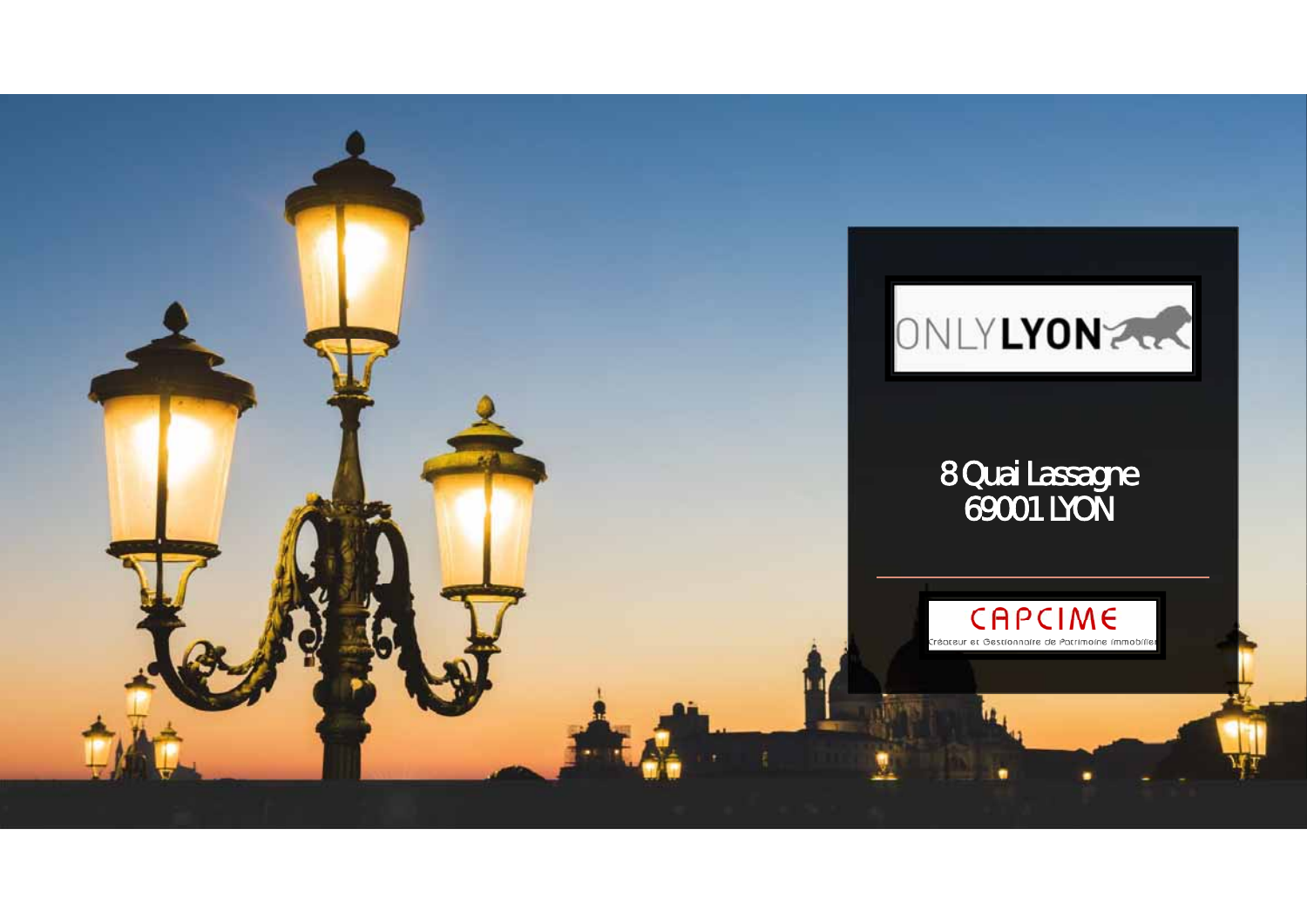

# **PRESENTATION DU QUARTIER PLACE DES TERREAUX / HÔTEL DE VILLE »**

**SA SITUATION EN PLEIN CŒUR DE LA VILLE LUI PERMET DE BÉNÉFICIER DE TOUS LES AVANTAGES DU CENTRE VILLE : RICHESSE CULTURELLE (À DEUX PAS DE L'OPÉRA, DES MUSÉES ET DU THÉÂTRE) PROXIMITÉ DES COMMODITÉS (TOUS COMMERCES, ÉCOLES, UNIVERSITÉS, MÉTRO, TRAMWAYS, BUS ET VÉLOS).**

**UNE ATMOSPHÈRE DE VIE DE QUARTIER PRÉDOMINE, OÙ LE SENS L'ACCUEIL ET DE LA CONVIVIALITÉ PRENNENT TOUT LEUR SENS :**

**COTE SAONE, ON PEUT ALLER FLANER AU MARCHE SAINT ANTOINE(MARCHE DE LYON) OU AU MARCHE DE LA CRÉATION (EXPOSITION EN PLEIN AIR DES ŒUVRES ET INVENTIONS DE JEUNES CRÉATEURS)**

**COTE RHÔNE, TOUTES LES BOUTIQUES S'ALIGNENT A DEUX PAS Y COMPRIS LES PLUS PRESTIGIEUSES 5LOIS VUITTON, CARTIER, CHRISTIAN DIOR…**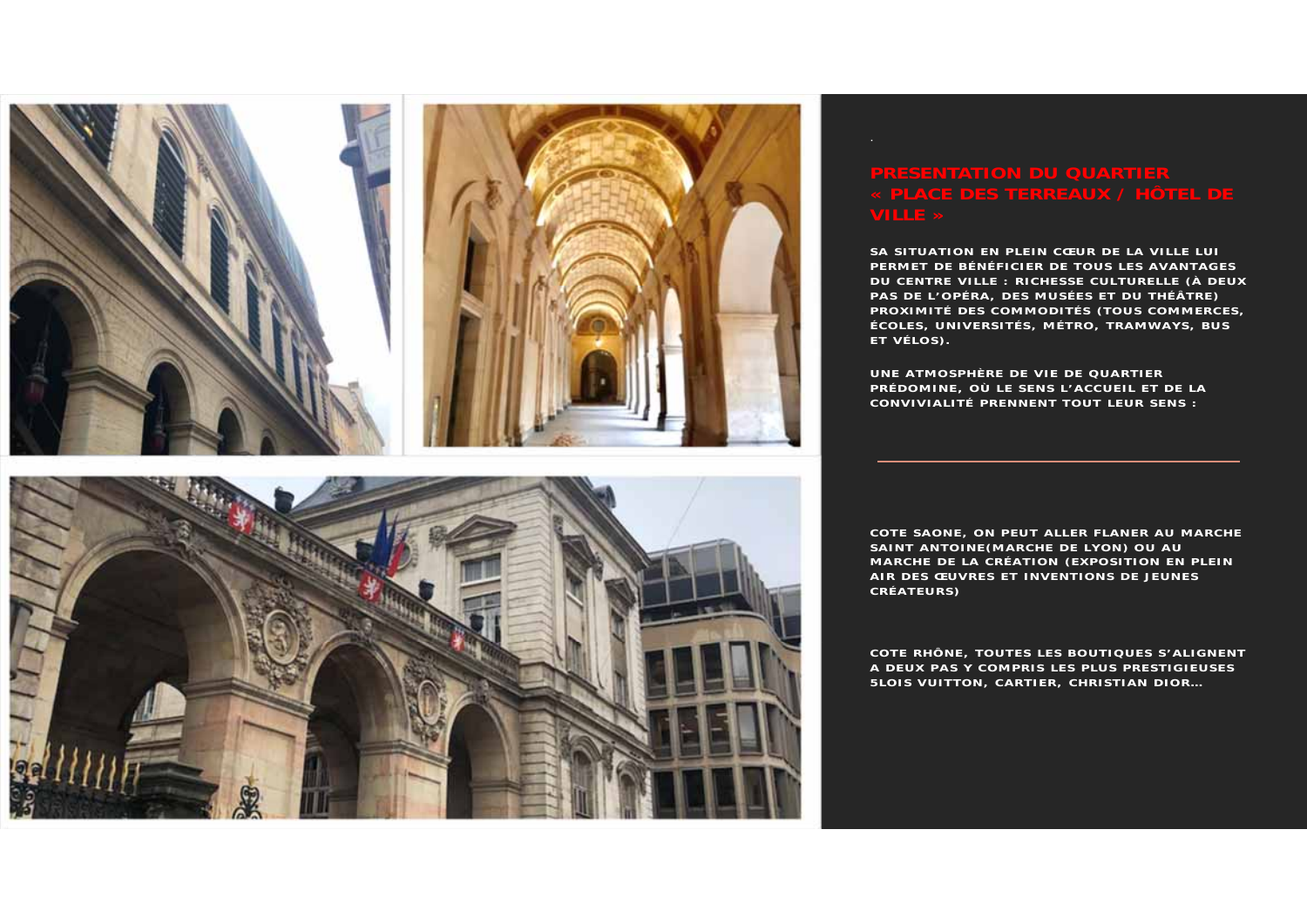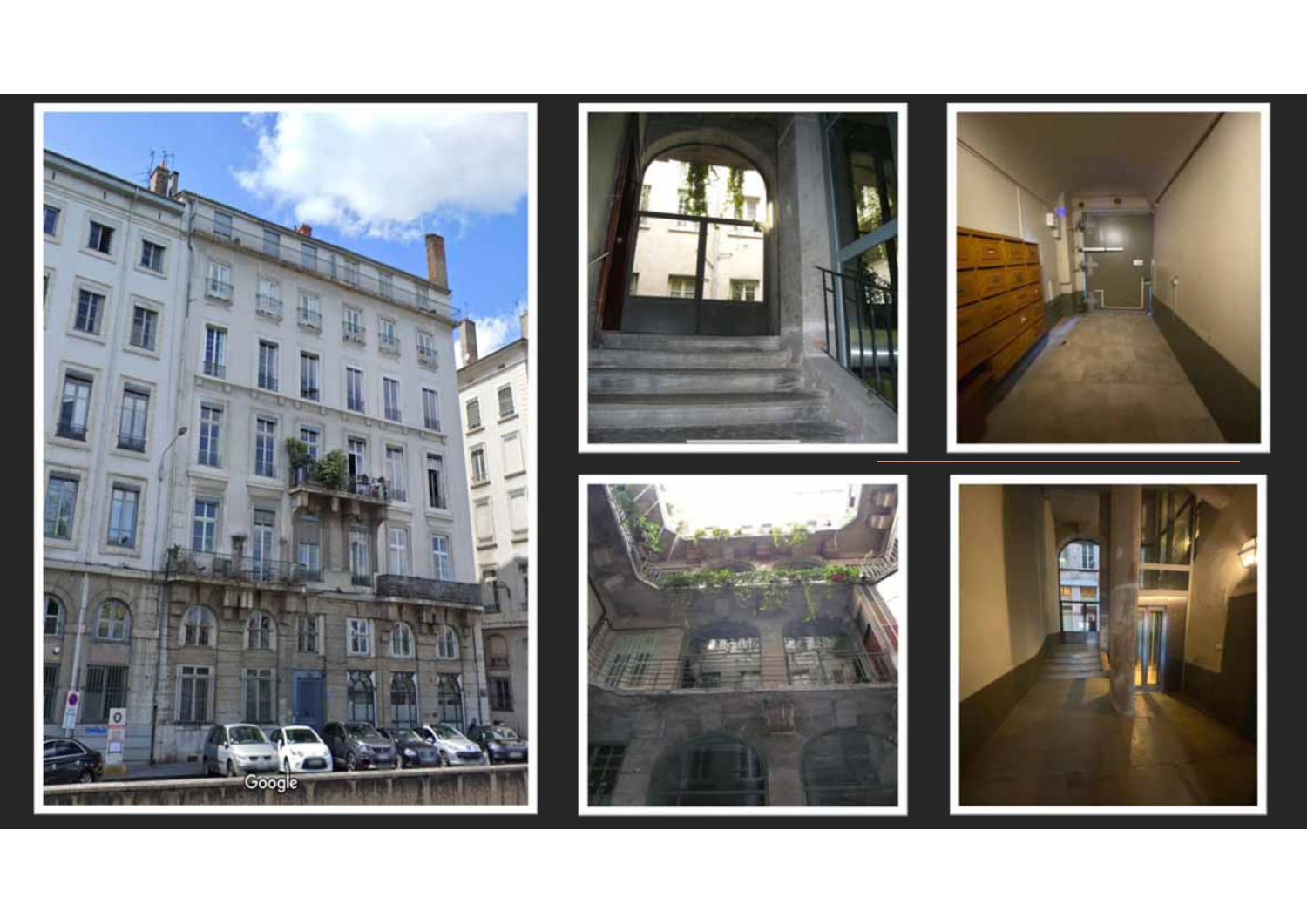





**CONSTRUIT EN PIERRE DE TAILLE DATE DU 18EME SIECLE, CET IMMEUBLE D'EXCELLENTE FACTURE ALLIE PRESTIGE DU PASSE ET CONFORT MODERNE.**

**SA CONSTRUCTION EN PIERRE DE TAILLE LUI A PERMIS DE TRAVERSER LES AGES EN CONSERVANT TOUTE SA BEAUTE.**

**SA FACADE QUAI LASSAGNE S'INSPIRE DES IMMEUBLES DE LA RENA ISSANCE. LA FAÇADE SUR COUR EST D'INSPIRATION GOTHIQUE.**

**PATRIMOINE ARCHITECTURAL INCONTESTE DE LA VILLE DE LYON, CET IMMEUBLE REPRESENTE UN EXCELLENT PLACEMENT QUI S'INSCRIT DANS LA PERENNITE.** 

**SON ORIENTATION PLEIN EST ET SON ETAGE ELEVE LUI APPORTE UNE BELLE LUMINOSITÉ BAIGNEE DE SOLEIL LE MATIN.**

**SA SITUATION ET SON CACHE EXCEPTIONNEL, EN PLEIN CŒUR HISTORIQUE DE LYON, ET À DEUX PAS DE TOUTES LES COMMODITÉS. (METRO /BUS/COMMERCES/ DISTRACTIONS)**